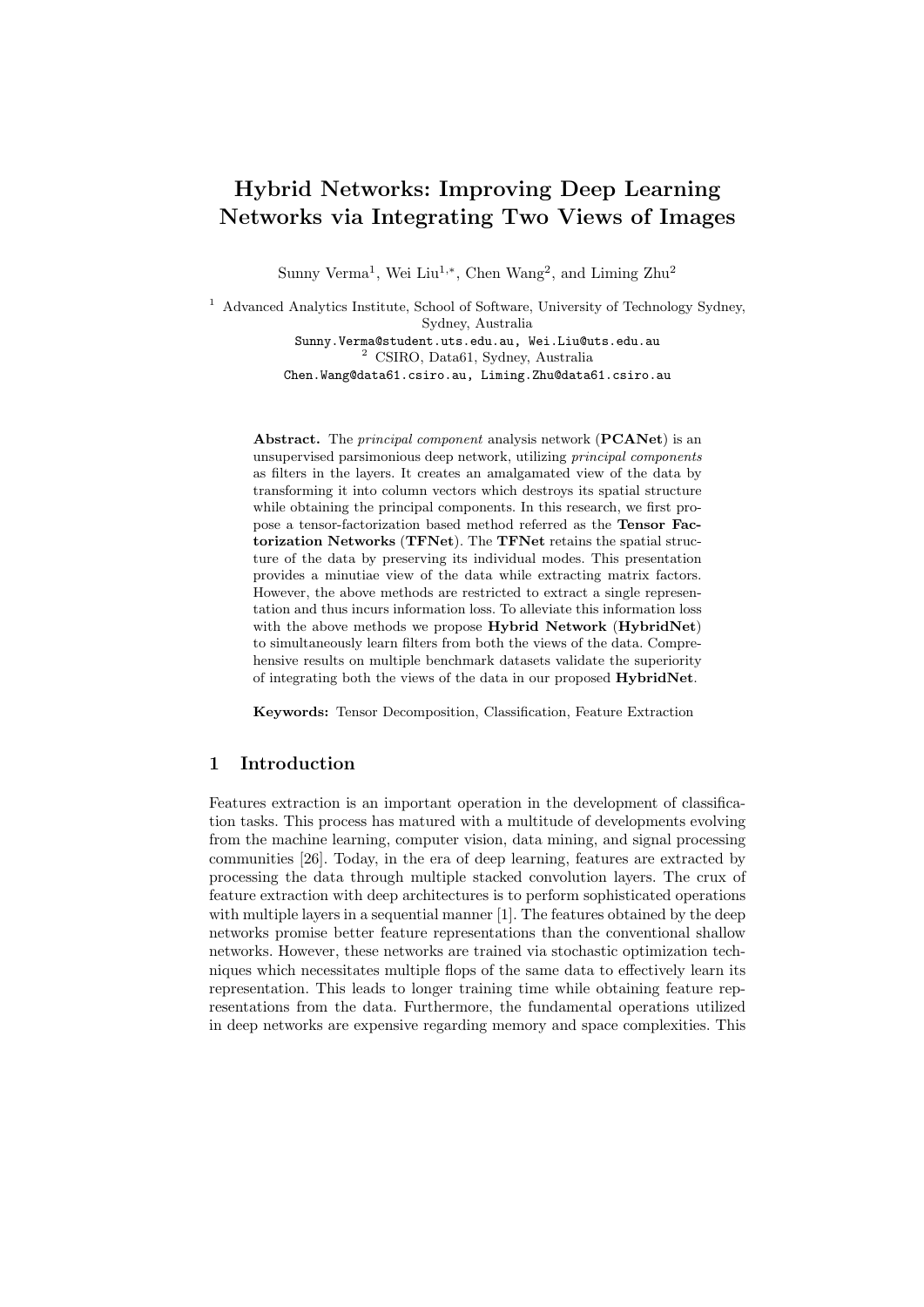limits the usability of deep architectures on micro devices like cellphones. The current research trend focuses on alleviating the above problem associated with the development of deep architectures [11],[14].

PCANet is one such promising architecture: it is an unsupervised deep parsimonious network extracting *principal components* in its cascaded layers [4]. Due to the remarkable performance of **PCANet** on several benchmark face datasets, the network is currently accepted as a simple deep learning baseline for image classification. However, the features extracted by PCANet (and its later variant FANet [13]) does not achieve similar performance on challenging object recognitions datasets like CIFAR-10 [15]. There is a major reason for this performance degradation: vectorizing image patches (which we call the amalgamated view of the data) while extracting principal components. This results in loss of spatial information present in the images. This loss is amplified when one vectorizes an RGB-image which incurs the loss of both color and spatial information present in the data. However, this operation is inherent with the principal components analysis and necessitates the development of sophisticated techniques to reduce this information loss.

In this paper, we explore the feasibility of reducing the spatial information in PCANet by first devising Tensor Factorization Networks (TFNet). The TFNet extracts features from the original multi-mode data (which we call the minutiae view of the data) by utilizing multi-linear algebraic operations in its cascaded deep architecture. Contrary to the **PCANet** the **TFNet** does not vectorizes the data while learning its convolution filters and hence preserves the spatial information present in the data. Also, each mode of the multi-mode data is decomposed individually providing several degrees of freedom to the filter learning procedure in the TFNet.

We then propose the **Hybrid Network** (**HybridNet**) which integrates the advantages of both the PCANet and the TFNet. The HybridNet utilizes both tensor and matrix decompositions techniques while obtaining features representations from different views of the data. Our hypothesis is that the information from either the amalgamated view or the minutiae view is individually insufficient for classification. Since the information captured from the two views contains complementary information and hence both of them are necessary and their integration can enhance the performance of classification systems. To validate our claims we utilize multiple real world benchmark datasets to extensively evaluate the classification performance of the features obtained through the PCANet, the TFNet, and the HybridNet.

We summarize our contributions in this paper as follows:

- We propose Tensor Factorized Network (TFNet) which preserves the spatial information present in the data and enables extraction of matrix factors from the minutiae view of the tensorial data.
- We propose Hybrid Network (HybridNet) which integrates the filter learning procedure from the amalgamated view and the minutiae view of the data and simultaneously extracts features from them.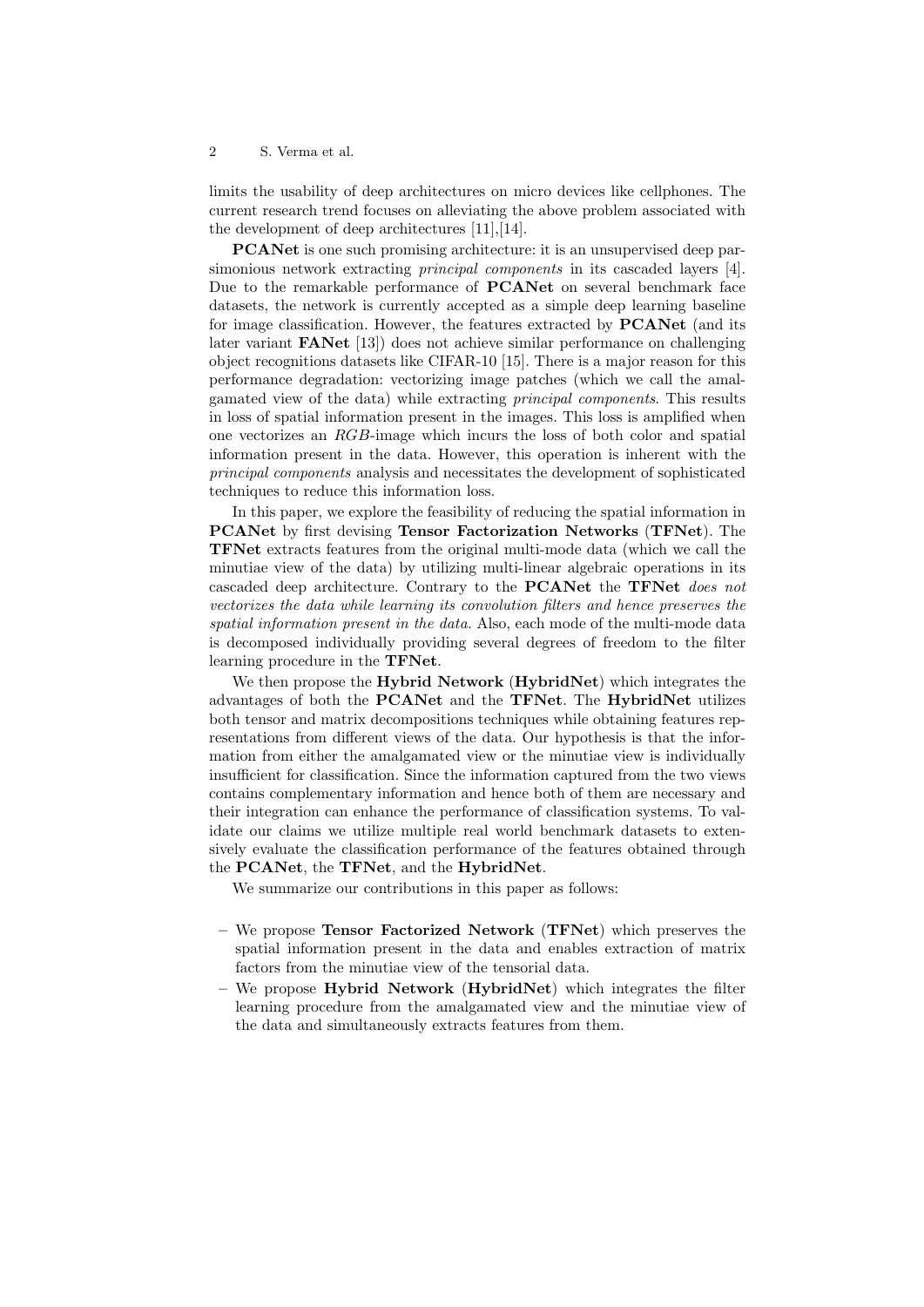$-$  We perform comprehensive evaluations with the features obtained via  $\mathbf{PCANet}$ . TFNet, and the HybridNet on multiple benchmark real world datasets.

The rest of the paper is organized in the following sections: prior work (i.e. the PCANet) and tensor preliminaries is presented in Section 2. Our proposed TFNet and HybridNet are presented in Section 3 and Section 4 respectively. Next we describe the experimental setup, results and discussions in Section 5 and finally the conclusions in Section 6.

## 2 Background

#### 2.1 PCANet

The PCANet's 3-layer architecture is summarized in this section. Assume that there are N input training images denoted as  $\{I_i\}_{i=1}^N$  of size m×n. Also, assume learning  $L_1$  and  $L_2$  number of filters in the first and the second layer respectively.

The First Layer The procedure begins by extracting overlapping patches of size  $k_1 \times k_2$  around each pixel in the image; the patches from image  $I_i$  are denoted as  $\mathbf{x}_{i,1}, \mathbf{x}_{i,2}, ..., \mathbf{x}_{i,m}$   $\in \mathbb{R}^{k_1 k_2}$ , where  $\tilde{m} = m - \lceil \frac{k_1}{2} \rceil$  and  $\tilde{n} = n - \lceil \frac{k_2}{2} \rceil$ , where  $\lceil z \rceil$ gives the smallest integer greater than or equal to  $z$ . Then, the obtained patches are vectorized and the mean of the image patches is subtracted from them to obtain the patch matrix as  $\mathbf{X}_i \in \mathbb{R}^{k_1 k_2 \times \tilde{m}\tilde{n}}$ . Obtaining patch representation for all the images one obtains

$$
\boldsymbol{X} \in \mathbb{R}^{k_1 k_2 \times N \tilde{m} \tilde{n}} \tag{1}
$$

the  $PCA$  minimizes the reconstruction error with a family of orthonormal filters known as  $L_1$  principal eigenvectors of  $\boldsymbol{X}\boldsymbol{X}^T$  calculated as below:

$$
\min_{V \in \mathbb{R}^{k_1 k_2} \times L_1} \| \mathbf{X} - V V^T \mathbf{X} \|_F, \ s.t. \ V^T V = I_{L_1}
$$
 (2)

where  $I_{L_1}$  is an identity matrix of size  $L_1 \times L_1$ , the filters are then expressed as:

$$
W_{l_{\text{PCANet}}}^{1} = mat_{k_{1},k_{2}}(ql(\boldsymbol{XX}^{T})) \in \mathbb{R}^{k_{1} \times k_{2}}, \quad l = 1,2,...,L_{1}
$$
 (3)

where  $mat_{k_1,k_2}(v)$  is a function that maps  $v \in \mathbb{R}^{k_1k_2}$  to a matrix  $W \in \mathbb{R}^{k_1 \times k_2}$ , and  $ql(XX^T)$  denotes the *l*-th principal eigenvector of  $XX^T$ . Each input image  $I_i$  in this layer are then convolved with the  $L_1$  filters obtained as below:

$$
I_{i_{\text{PCANet}}}^{l} = I_i * W_{l_{\text{PCANet}}}^{1}, \quad i = 1, 2, ..., N, \quad l = 1, 2, ..., L_1
$$
 (4)

where  $*$  denotes the 2D convolution. The boundary of image  $I_i$  is zero-padded before convolution to obtain  $I_{i_{\text{PCANet}}}^l$  with the same dimensions as in  $I_i$ . From Eq. 4, one obtains  $N \times L_1$  outputs attributed as the output from the first layer.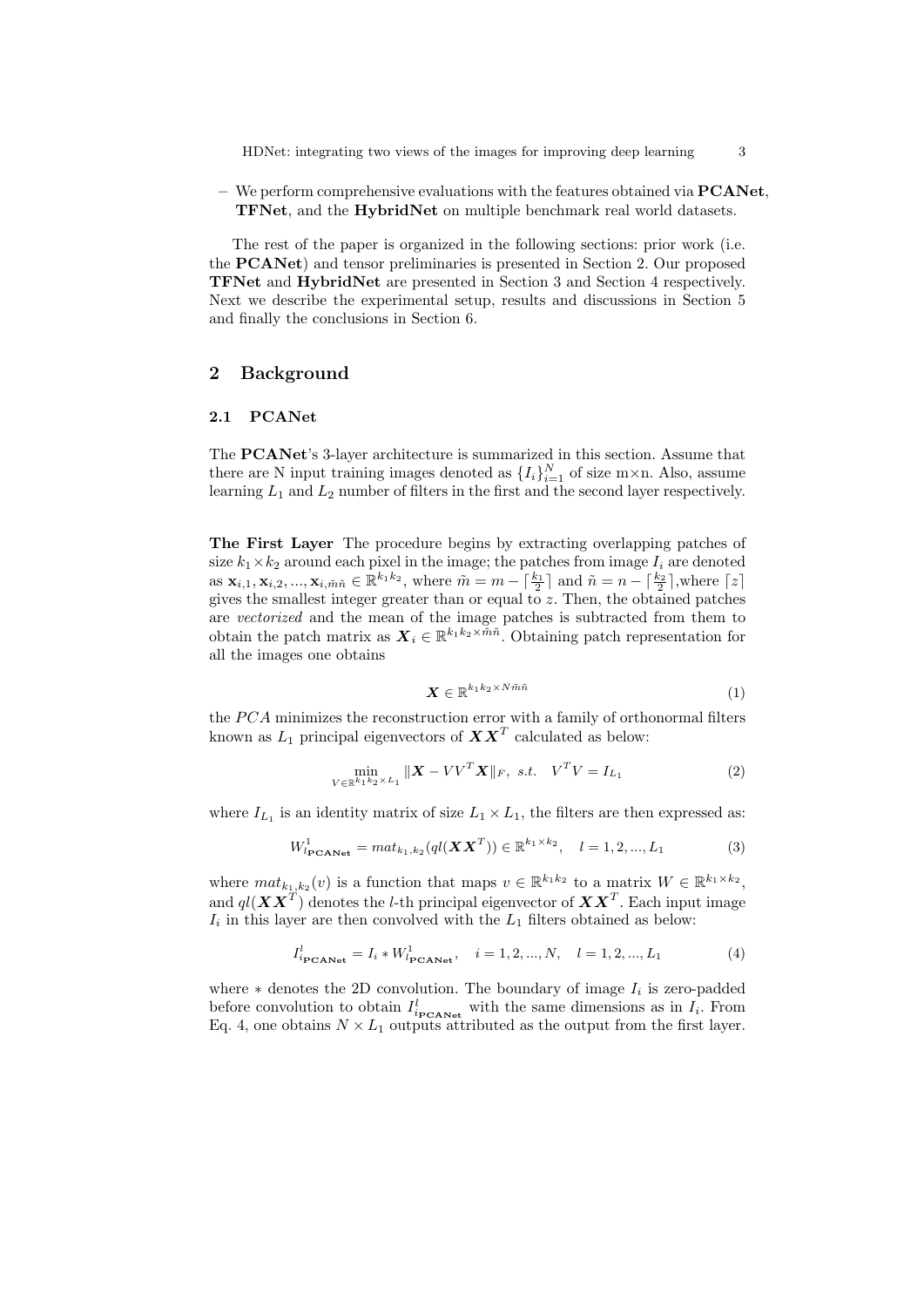The Second Layer In the second layer, the overlapping patches from the input images in this layer (i.e.,  $I_{i_{\text{PCANet}}}^l$ ) are collected and then the mean of the patches is subtracted from them. Next the patches are vectorized to obtain the final patch matrix which is factorized to obtain the PCA filters:

$$
\mathbf{Y} \in \mathbb{R}^{k_1 k_2 \times L_1 N \tilde{m} \tilde{n}}
$$
\n
$$
\tag{5}
$$

$$
W_{l_{\text{PCANet}}}^2 = mat_{k_1, k_2}(ql(\boldsymbol{Y}\boldsymbol{Y}^T)) \in \mathbb{R}^{k_1 \times k_2}, \quad l = 1, 2, ..., L_2
$$
 (6)

we then convolve input images in the this layer with the  $L_2$  filters to obtain the output from this layer and proceed with the next layer of the network

$$
O_{i_{\text{PCANet}}}^l = I_{i_{\text{PCANet}}}^l * W_{l_{\text{PCANet}}}^2, \quad i = 1, 2, ..., NL_1, \quad l = 1, 2, ..., L_2 \tag{7}
$$

The Output Layer In the final output layer, the convolution outputs from the previous layers of PCANet are combined to obtain the final feature vector. First, each of the real-valued outputs from Eq. 7 are binarized by using a Heaviside function  $H(O_{i_{\text{PCANet}}}^l)$  which converts positive entries to 1 otherwise 0. Then the  $L_2$  outputs in the second layer corresponding to the  $L_1$  outputs in the first layer are combined by summing and multiplying with weights. This converts them back into a single image whose pixel value is in the range  $[0, 2^{L_2} - 1]$ :

$$
\mathcal{I}_{i_{\text{PCANet}}}^{l} = \sum_{l=1}^{L_2} 2^{l-1} H(O_{l_{\text{PCANet}}}^2)
$$
\n(8)

Then, each of the  $L_1$  images from Eq. 8 are partitioned into B blocks and then for each block a histogram is computed with  $2^{L_2}$  bins. Finally the histograms from B blocks are concatenated and denoted as  $Bhist(\mathcal{I}_{i_{\text{PCANE}}^l})$ . This block-wise encoding process encapsulates the  $L_1$  images from Eq. 8 into a feature vector as:

$$
f_{i_{\text{PCANet}}} = [Bhist(\mathcal{I}_{i_{\text{PCANet}}}^{1}), ..., Bhist(\mathcal{I}_{i_{\text{PCANet}}}^{L_{1}})]^{T} \in \mathbb{R}^{(2^{L_{2}})L_{1}B}
$$
(9)

One can now utilize these feature vectors to perform classification.

## 2.2 Tensor Preliminaries

Tensors are multi-mode arrays, where the modes (also known as orders) of a tensor are analogous to rows and columns (i.e., the two modes) of a matrix. Vectors are defined as first order tensors denoted as  $x$ , whereas matrices are defined as second order tensors denoted as  $X$ . Tensors are of order-3 or higher and are denoted as  $\mathfrak{X}$ . Few important tensors operations utilized in this paper are defined below.

Tensor Unfolding: also known as tensor matriziation, is the way of rearranging the elements of an *n*-mode tensor  $\mathcal{X} \in \mathbb{R}^{i_1 \times i_2 ... \times i_N}$  as a matrix in chosen mode *n* denoted as  $\mathbf{X}_{(n)} \in \mathbb{R}^{i_n \times j}$ , where  $j = i_1 \dots \times i_{n-1} \times i_{n+1} \dots \times i_N$ .

**Tensor to matrix multiplication:** The  $n$ -mode tensor product of matrix  $\mathbf{A} \in \mathbb{R}^{j \times i_n}$  with tensor  $\mathbf{X} \in \mathbb{R}^{i_1... \times i_{m-1} \times i_m \times i_{m+1}... \times i_n}$  is denoted as  $\mathbf{X} \times_n \mathbf{A}$ , which results in another tensor  $\hat{\mathbf{\mathcal{X}}}$  of size  $\mathbb{R}^{i_1 \times i_2 \times i_{n-1} \times j \times i_{n+1} \dots \times i_n}$ .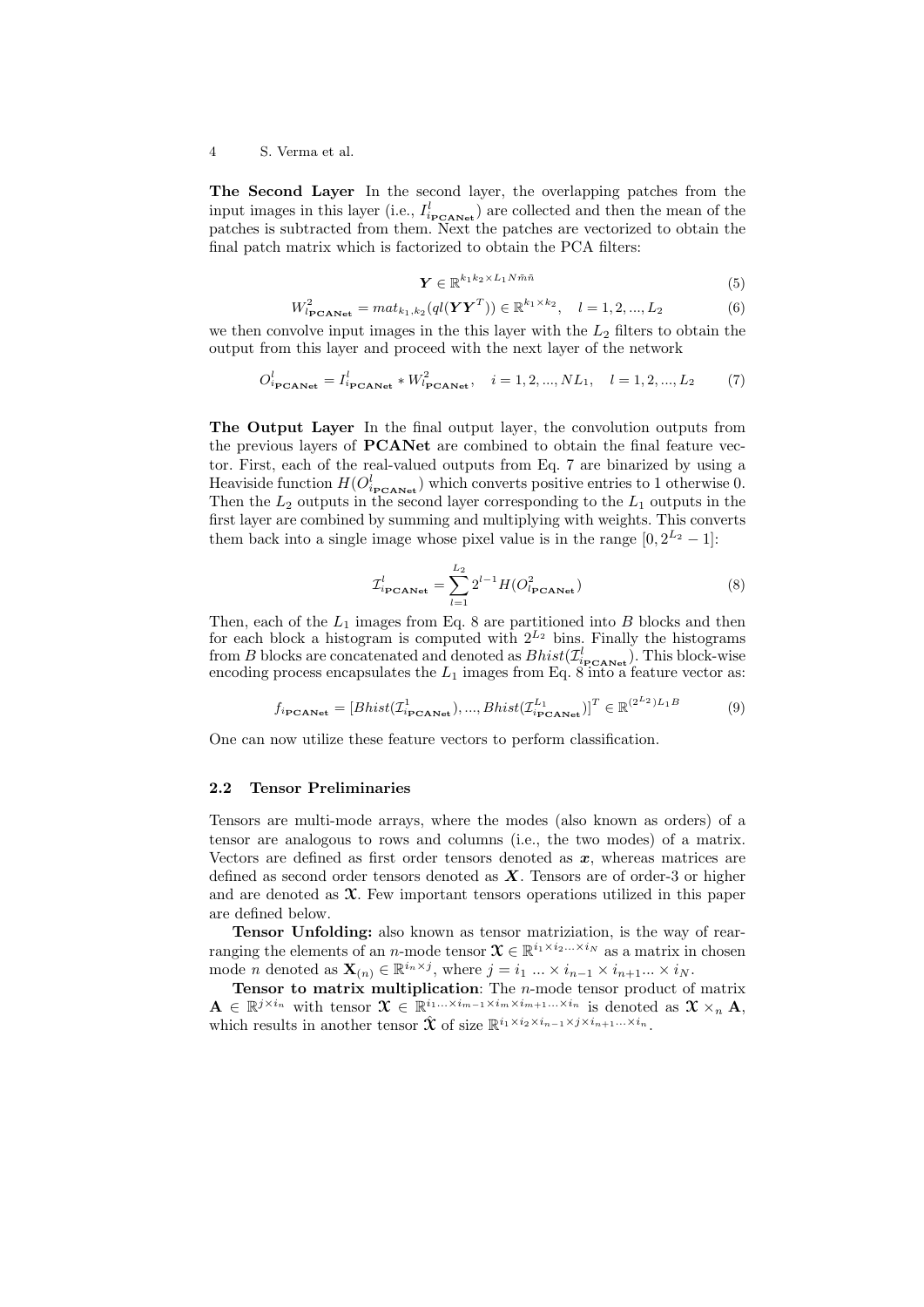Tensor Decomposition Tensor decomposition is a form of generalized of matrix decomposition for factorizing tensors. The algorithm factorizes an  $n$ -mode tensor  $\mathcal{X} \in \mathbb{R}^{i_1 \times i_2 \dots \times i_n}$  into two subcomponents: 1)  $\mathcal{G} \in \mathbb{R}^{r_1 \times r_2 \dots \times r_n}$  which is a lower dimensional tensor called the *core-tensor* and, 2)  $\mathbf{U}^{(n)} \in \mathbb{R}^{r_n \times i_n}$  which are matrix factors associated with each mode of the tensor. Entries in the core tensor G represents the level of interaction between different components. By contrast, entries in the factor matrices  $\mathbf{U}^{(n)}$  can be thought as the *principal* components associated with the mode-n. This form of tensor factorization falls under the Tucker family of tensor decomposition [5]. The original tensor can be reconstructed by taking product of the *core-tensor* with the factor matrices as:

$$
\mathcal{G} \times_1 \mathbf{U}^{(1)} \times_2 \mathbf{U}^{(2)} \dots \times_N \mathbf{U}^{(n)} \approx \mathfrak{X}
$$
\n<sup>(10)</sup>

The advantages of Tucker based factorization methods has already studied in several domains. In computer vision, [25] applied them to the face recognition problem and popularized them as Tensor faces. In data mining, [20] considered the problem of handwritten digits recognition through tensor factorization. In signal processing, [7],[5] considered the problem of brain signal analysis with tucker decomposition.

## 3 The Tensor Factorization Network (TFNet)

The development of TFNet is motivated by the information loss which occurs while vectorizing image-patches in **PCANet**. This transformation is inherent while extracting the *principal components* and incurs the loss of geometric structure present in the data. Furthermore, the vectorization of the data results in high dimensional vectors which generally requires more computational resources. Motivated by the above shortcomings with PCANet we propose TFNet which is computationally efficient and extracts information while preserving the spatial structure of the data for obtaining feature representation.

## 3.1 The First Layer

Similar to the first layer in PCANet, we collect all overlapping patches of size  $k_1 \times k_2$  around each pixel from the image  $\{I_i\}$ . However, contrary to **PCANet** here the obtained patches forms a 3-mode tensor  $\mathcal{X}_i \in \mathbb{R}^{k_1 \times k_2 \times \tilde{m}\tilde{n}}$  instead of a matrix. The mode-1 and mode-2 of this tensor represents the row-space and column-space spanned by the pixels in the image, while the third mode of this tensors represents the total number of image patches and we obtain

$$
\mathbf{X} \in \mathbb{R}^{k_1 \times k_2 \times N \tilde{m} \tilde{n}}
$$
\n<sup>(11)</sup>

as our final tensor. We decompose the tensor using our custom-designed LoMOI algorithm presented in Alg. 1 to obtain the factor matrices corresponding to the first two modes, which are later utilized in our tensorial filter generation.

$$
[\hat{\mathbf{X}}, \mathbf{U}^{(1)}, \mathbf{U}^{(2)}] \leftarrow \text{LOMOI}(\mathbf{\mathbf{X}}, r_1, r_2) \tag{12}
$$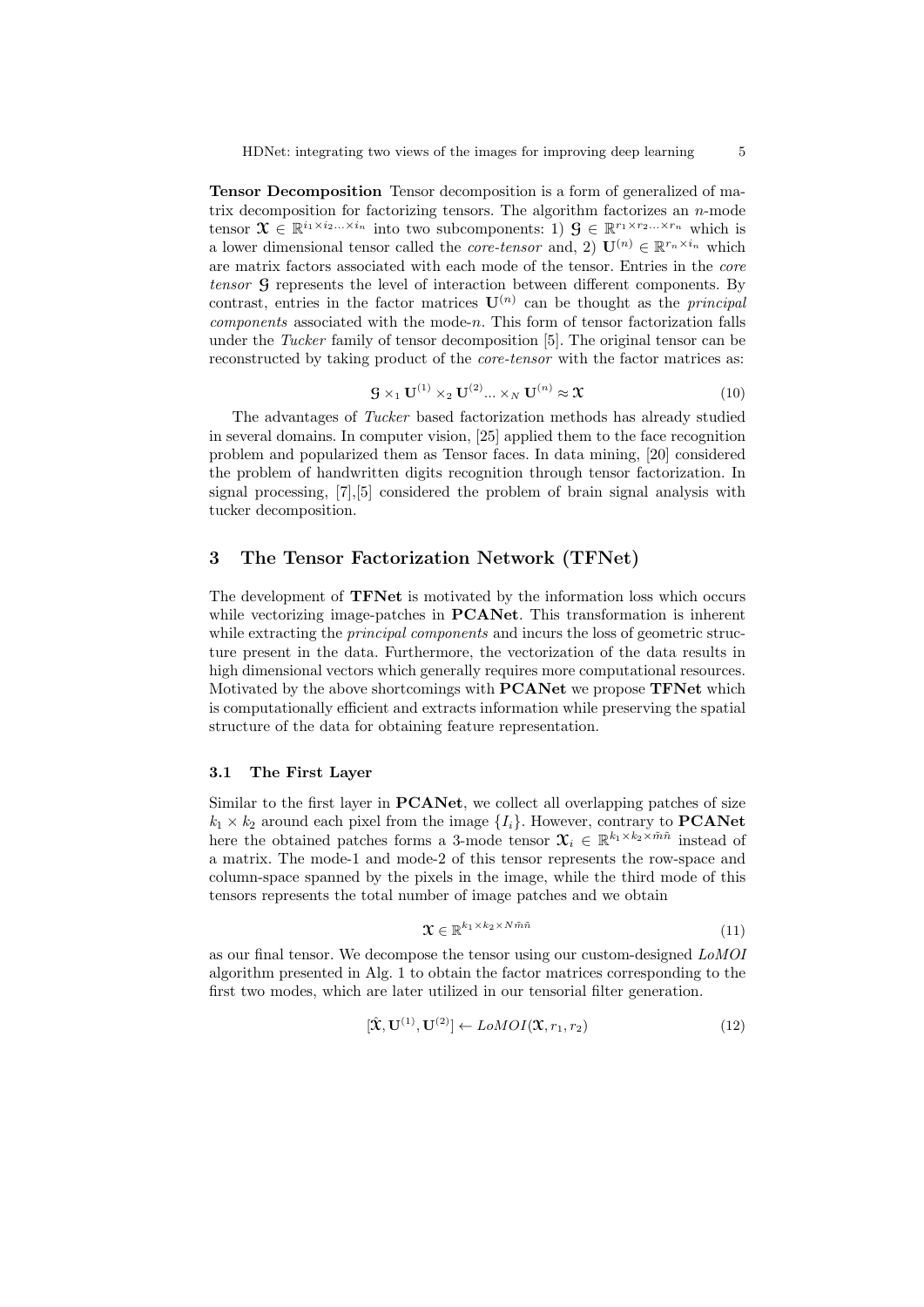#### Algorithm 1 Left One Mode Out Orthogonal Iteration (LoMOI)

1: Input: n-mode tensor  $\mathcal{X} \in \mathbb{R}^{i_1, i_2, ..., i_n}$ ; factorization ranks for each mode of the tensor  $[r_1...r_{m-1}, r_{m+1}...r_n]$ , where  $r_k \leq i_k \forall k \in 1, 2, ..., n$  and  $k \neq m$ ; factorization error-tolerance  $\varepsilon$ , and Maximum allowable iterations = *Maxiter*,  $m$  = mode to discard while factorizing 2: for  $i = 1, 2, ..., n$  and  $i \neq m$  do 3:  $\mathbf{X}_i \leftarrow \text{unfold}$  tensor  $\mathbf{\hat{X}}$  on mode-i<br>
4:  $\mathbf{U}^{(i)} \leftarrow r_i$  left singular vectors of  $\mathbf{X}_i$   $\triangleright$  extract leading  $r_i$  matrix factors 5:  $S \leftarrow \mathfrak{X} \times_1 (\mathbf{U}^{(1)})^T \dots \times_{m-1} (\mathbf{U}^{(m-1)})^T \times_{m+1} (\mathbf{U}^{(m+1)})^T \dots \times_n (\mathbf{U}^{(n)})^T$  b Core tensor 6:  $\hat{\mathbf{X}} \leftarrow \mathbf{G} \times_1 (\mathbf{U}^{(1)})^T \dots \times_{m-1} (\mathbf{U}^{(m-1)})^T \times_{m+1} (\mathbf{U}^{(m+1)})^T \times_N \mathbf{U}^{(n)}$  > reconstructed tensor obtained by multilinear product of the core-tensor with the factor-matrices; Eq. 10.<br>7: loss ←  $\|\mathbf{$ 7:  $loss \leftarrow \|\mathfrak{X} - \hat{\mathfrak{X}}\|$ <br>8:  $count \leftarrow 0$ 9: while  $[(loss \geq \varepsilon)$  Or  $(Maxiter \leq count)]$  do  $\qquad \qquad \triangleright$  loop until convergence 10: for  $i = 1, 2, ..., n$  and  $i \neq m$  do 11:  $\qquad \qquad \mathcal{Y} \leftarrow \mathcal{X} \times_1 (\mathbf{U}^{(1)})^T ... \times_{(i-1)} (\mathbf{U}^{(i-1)})^T \times_{(i+1)} (\mathbf{U}^{(i+1)})^T ... \times_n (\mathbf{U}^{(n)})$  $\triangleright$  obtain the variance in mode-i 12:  $\mathbf{Y}_i \leftarrow \text{unfold tensor } \mathbf{Y}$  on mode-i<br>
13:  $\mathbf{U}^{(i)} \leftarrow \mathbf{r}_i$  left singular vectors of  $\mathbf{Y}_i$ 14:  $\mathcal{G} \leftarrow \mathfrak{X} \times_1 (\mathbf{U}^{(1)})^T ... \times_{(m-1)} (\mathbf{U}^{(m-1)})^T \times_{(m+1)} (\mathbf{U}^{(m+1)})^T ... \times_n (\mathbf{U}^{(n)})^T$ 15:  $\hat{\mathbf{x}} \leftarrow \mathbf{G} \times_1 \mathbf{U}^{(1)} \dots \times_{(m-1)} (\mathbf{U}^{(m-1)})^T \times_{(m+1)} (\mathbf{U}^{(m+1)})^T \dots \times_n \mathbf{U}^{(n)}$ 16:  $loss \leftarrow ||\mathbf{\hat{x}} - \mathbf{\hat{x}}||$ <br>17:  $count \leftarrow count +$  $count \leftarrow count + 1$ 18: Output:  $\hat{\mathbf{\mathcal{X}}}$  the reconstructed tensor and  $[\mathbf{U}^{(1)}...\mathbf{U}^{(m-1)},\mathbf{U}^{(m+1)}...\mathbf{U}^{(n)}]$  the factor matrices

where  $\hat{\mathbf{X}} \in \mathbb{R}^{r_1 \times r_2 \times N \tilde{m} \tilde{n}}$ ,  $\mathbf{U}^{(1)} \in \mathbb{R}^{k_1 \times r_1}$ , and  $\mathbf{U}^{(2)} \in \mathbb{R}^{k_2 \times r_2}$ . We discard obtaining the matrix factors from mode-3 i.e.  $U^{(3)}$  of the tensor as the *mode-*3 matricization of tensor  $\mathfrak{X}$  denoted as  $X_3 \in \mathbb{R}^{N \tilde{m} \tilde{n} \times k_1 \times k_2}$  is equivalent to the transpose of the patches matrix  $X$  defined in Eq. 1 which is not decomposed in the **PCANet** while obtaining their filters. A total of  $L_1 = r_1 \times r_2$  filters (equivalent to the number of filters in the PCANet)are obtained from the factor matrices  $\mathbf{U}^{(1)}$  and  $\mathbf{U}^{(2)}$  as:

$$
W_{i_{\text{TFNet}}}^1 = \mathbf{U}_{(:,i)}^{(1)} \otimes \mathbf{U}_{(:,j)}^{(2)} \in \mathbb{R}^{k_1 \times k_2}, \ i = 1...r_1, \ j = 1...r_2, \ l = 1...L_1 \qquad (13)
$$

where ' $\otimes$ ' is the outer product between two vectors and  $\mathbf{U}^{(m)}_{(-i)}$  $\binom{m}{(:,i)}$  represents  $(i^{th})$ column of the ' $m^{th}$ ' factor matrix. Our filters obtained in Eq. 13 does not require any explicit reshaping as the operation outer -product between two vectors naturally results in a matrix. Hence, we can straightforwardly convolve our tensorial filters with the input images to obtain output from the first stage as:

$$
I_{i_{\text{TFNet}}}^l = I_i * W_{l_{\text{TFNet}}}^1, \quad i = 1, 2, ..., N, \quad l = 1, 2, ..., L_1
$$
 (14)

When the data are RGB-images, every patch  $\mathbf{x}_{i,j}$  extracted from image is a 3-order tensor  $\mathfrak{X} \in \mathbb{R}^{k_1 \times k_2 \times 3}$  (*RowPixels×ColPixels×Color*). After collecting image patches from the training images, we obtain a 4-mode tensor

$$
\mathbf{\mathcal{X}} \in \mathbb{R}^{k_1 \times k_2 \times 3 \times N \tilde{m}\tilde{n}} \tag{15}
$$

decomposing the above tensor to obtain factor matrices are as follows:

$$
[\hat{\mathbf{X}}, \mathbf{U}^{(1)}, \mathbf{U}^{(2)}, \mathbf{U}^{(3)}] \leftarrow \text{LOMOI}(\mathbf{X}, r_1, r_2, r_3)
$$
\n(16)

$$
W_{l_{\text{TFNet}}}^{1} = U_{(:,i)}^{(1)} \otimes U_{(:,j)}^{(2)} \otimes U_{(:,k)}^{(3)} \quad \forall i \in 1...r_1, \ j \in 1...r_2, \ k \in 1...r_3 \tag{17}
$$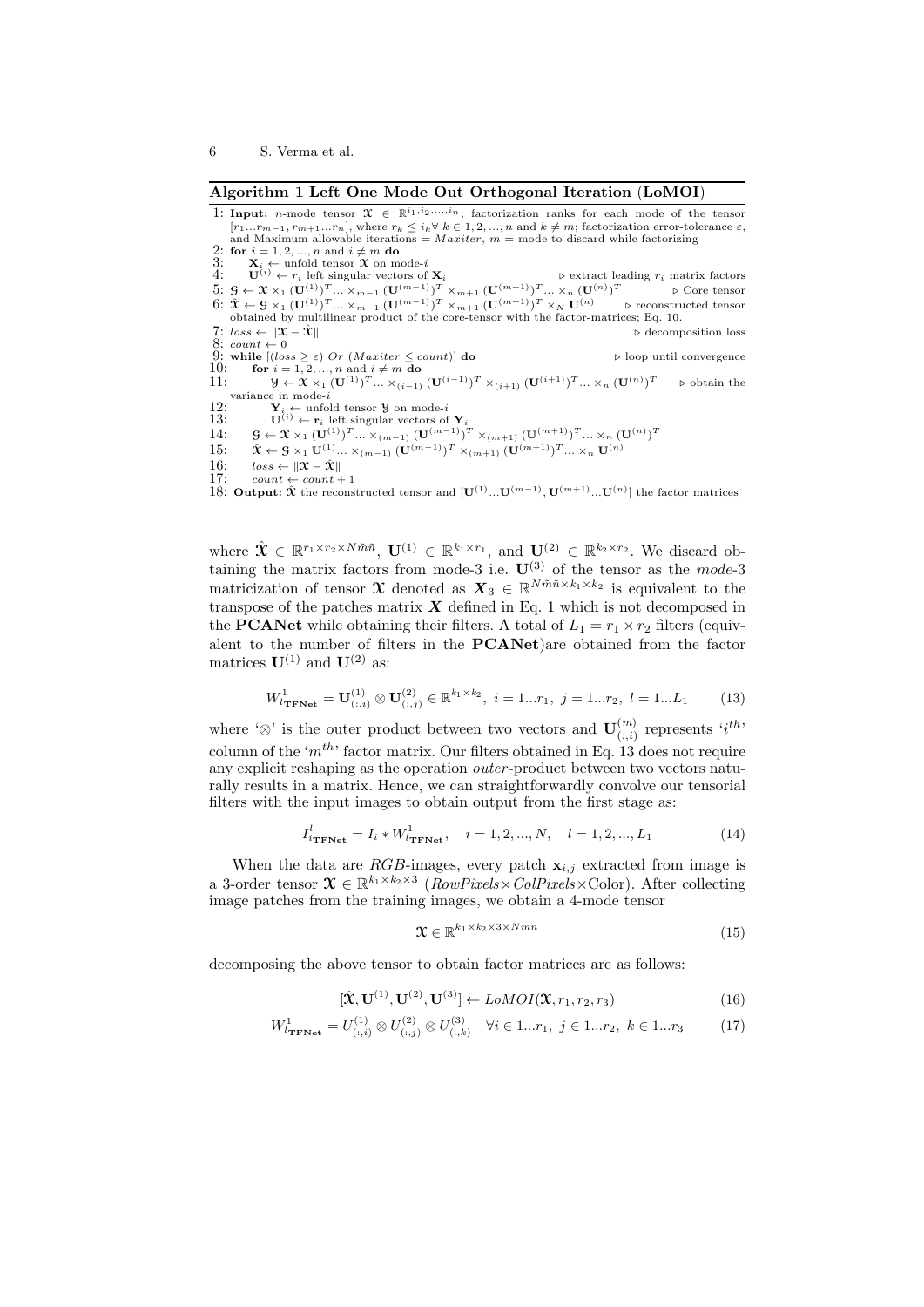HDNet: integrating two views of the images for improving deep learning 7

#### 3.2 The Second Layer

Similar to the first layer, we extract overlapping patches from the input images and then subtract the patch mean from the patches and build a 3-mode tensor denoted as  $\mathcal{Y}_i$  and then decompose it to obtain our factor matrices as:

$$
[\hat{\mathbf{Y}}, \mathbf{V}^{(1)}, \mathbf{V}^{(2)}] \leftarrow L o M O I(\mathbf{Y}, r_1, r_2)
$$
\n(18)

where,  $\hat{\mathbf{\mathcal{Y}}} \in \mathbb{R}^{r_1 \times r_2 \times NL_1 \tilde{m} \tilde{n}}$ ,  $\mathbf{V}^{(1)} \in \mathbb{R}^{k_1 \times r_1}$ , and  $\mathbf{V}^{(2)} \in \mathbb{R}^{k_2 \times r_2}$ . We then generate our tensorial filters from the matrix factors of the first two modes as:

$$
W_{l_{\text{TFNet}}}^2 = \mathbf{V}_{(:,i)}^{(1)} \otimes \mathbf{V}_{(:,j)}^{(2)} \in \mathbb{R}^{k_1 \times k_2}, \quad i = 1..r_1, \ j = 1..,r_2, \ l = 1...L_2 \tag{19}
$$

Now, each of the  $L_1$  input images in the first layer are convolved with tensorial filters obtained in the second layer as:

$$
O_{i_{\text{TFNet}}}^l = I_{i_{\text{TFNet}}}^l * W_{l_{\text{TFNet}}}^2, \quad l = 1, 2, ..., L_2
$$
\n
$$
(20)
$$

The number of output images obtained from this operation is equal to  $L_1 \times L_2$ . We now utilize the output layer of **PCANet** to obtain our final feature vectors

$$
\mathcal{I}_{i_{\text{TDNet}}}^{l} = \sum_{l=1}^{L_2} 2^{l-1} H(O_{l_{\text{TensorNet}}}^2)
$$
\n(21)

$$
f_{i_{\text{TFNet}}} = [Bhist(\mathcal{I}_{i_{\text{TFNet}}}^{1}), ..., Bhist(\mathcal{I}_{i_{\text{TFNet}}}^{L_{1}})]^{T} \in \mathbb{R}^{(2^{L_{2}})L_{1}B}
$$
(22)

the features vectors obtained in Eq. 22 can now be utilized for classification.

## 4 The Hybrid Network (HybridNet)

The PCANet extracts features from the amalgamated view of the data whereas the TFNet extracts features from the minutiae view of the data. Our hypothesis is that both these views are important as they conceal distinct representations of the data and integrating feature representations from these views can enhance the performance of classification systems. Motivated by the above, we propose the HybridNet which integrates the filter learning process from the minutiae view and the amalgamated view. We explain the feature extraction procedure in HybridNet with the help of Fig. 1.

#### 4.1 The First Layer

The first layer in HybridNet consists of image-patches expressed as both as tensors and matrices. In this way, the first layer in HybridNet perceives more diverse information from different views of the data while learning its filters. Further, the filters for the tensorised patches were obtained via LoMOI, while the filters for the patch-matrices are obtained via the principal components. Since the first layer of HybridNet consists of hybrid filters, the output from this layer is obtained by convolving input images with: a) the PCA-filters and b) the tensorial-filters. This injects more diversity to the output from the first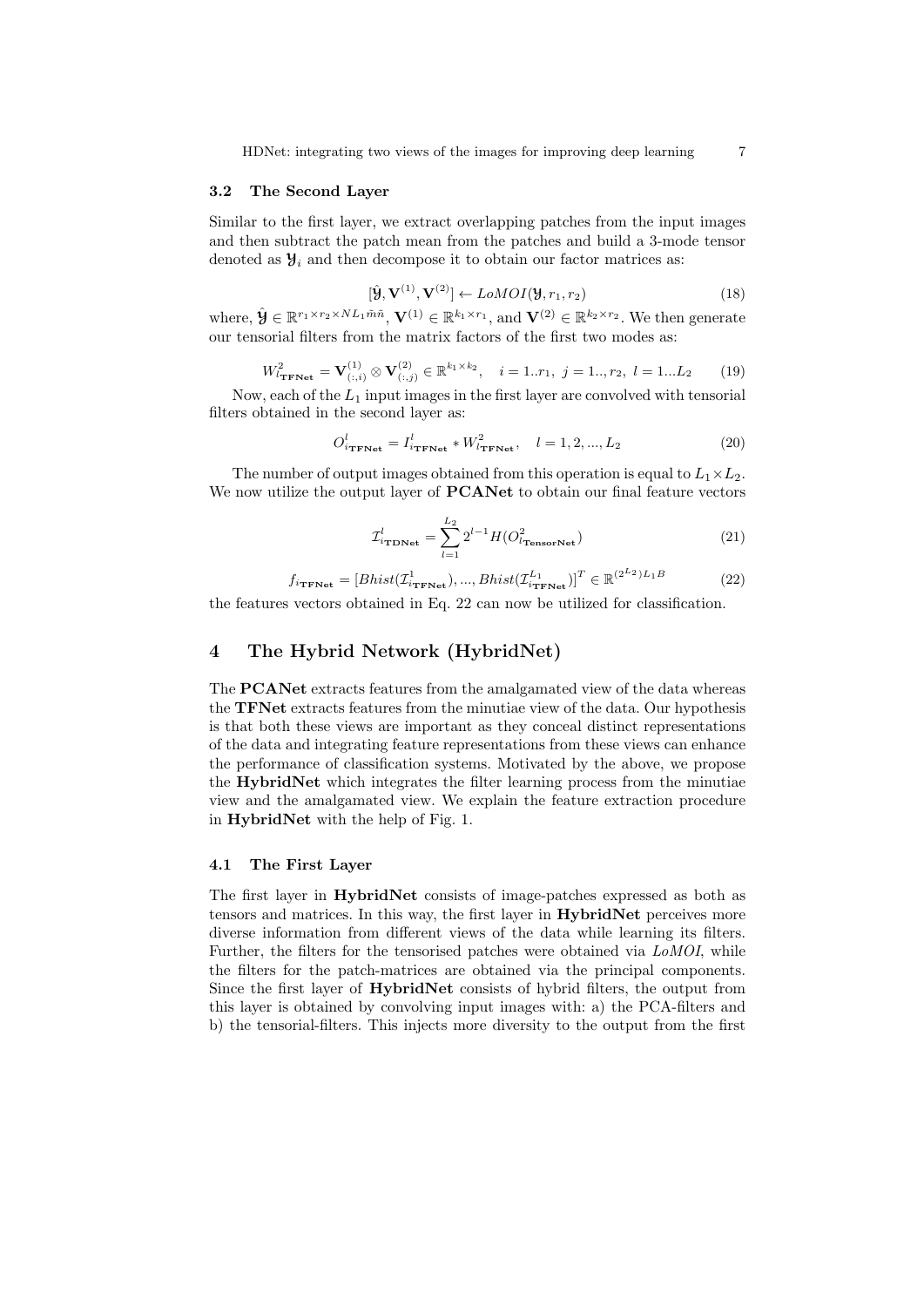

Fig. 1. The Proposed Hybrid Network

layer in **HybridNet** or equivalently to the input of the succeeding layer. Consequently, the covariance matrix in the **HybridNet** captures more variability than that of the covariance matrix obtained in either of the PCANet or TFNet. Therefore, the hybrid filters captures more variability in the data which leads to better disentangled representations. This results in superior performance from the features obtained with the **HybridNet**. Since we obtain  $L_1$ -PCA filters from the patch-matrices and  $L_1$ -tensor filters from the patch-tensors, a total of  $2 \times L_1$ output images are obtained after the convolution of images with these filters.

## 4.2 The Second Layer

In the second layer of **HybridNet** the filters are learned with the hybrid data obtained from the first layer. Moreover, the output images from this layer are obtained by a) convolving the  $L_1$  images corresponding to the output from the PCA-filters in the first layer with the -filters in the second layer, and b) convolving the  $L_1$  images corresponding to the output from the tensor-filters in the first layer with the tensor-filters in the second layer. The number of output images obtained from the second layer produces a total of  $2 \times L_1 \times L_2$  outputs. Finally, the outputs from the second layer of HybridNet are processed with the same Output Layer as in PCANet and TFNet, to obtain hybrid features.

## 5 Experiments and Results

## 5.1 Experimental Setup

In our experiments, we utilized two-layer architecture for each of the networks while learning their filters and utilized the output layer of the **PCANet** to obtain feature vectors from the networks. Since the number of filters in the first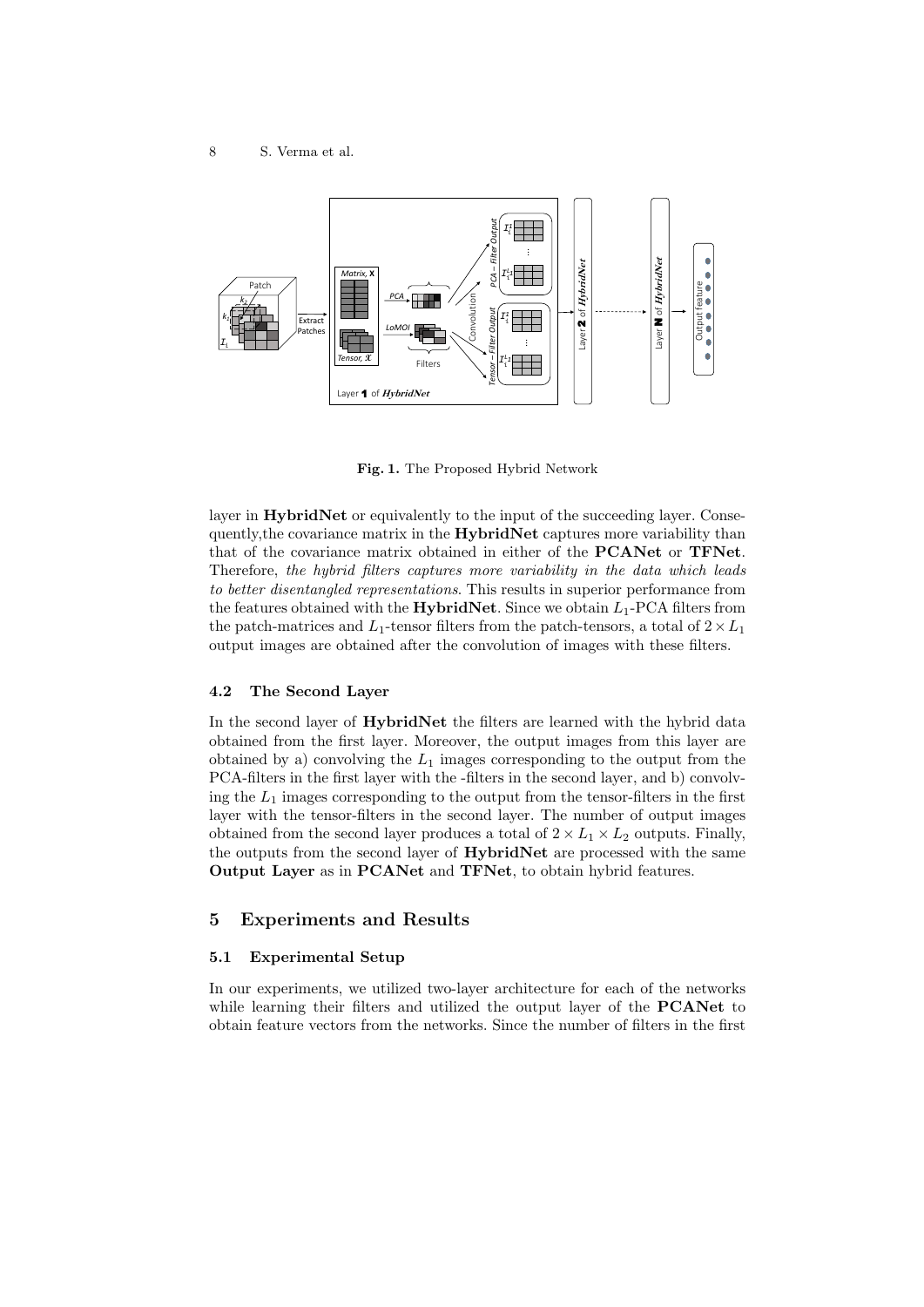and the second layer are  $L_1$  and  $L_2$  respectively. The feature-length obtained with the **PCANet** and the **TFNet** are equal to  $BL_12^{L_2}$ , while the featurelength with **HybridNet** is equal to  $2BL_12^{L_2}$ ; where B is the number of imageblocks obtained while calculating the histograms. Throughout our experiments, we utilized *Linear SVM* [9] as the classifier while performing classification.

#### 5.2 Datasets

We utilize the following datasets and hyper-parameters in our experiments:

- 1 MNIST variations [16], which consists of  $28 \times 28$  gray scale handwritten digits with controlled factors of variations such as background noise, rotations, background-images etc. Each variation contains  $10K$  training and  $50K$  testing images. We set,  $L_1 = 9$ ,  $L_2 = 8$ ,  $k_1 = k_2 = 7$ , with block size  $= 7 \times 7^3$
- 2 CUReT texture dataset [24], consisting of 61 classes of image textures where each class has images of the same material with different pose, illumination conditions, specularity, shadowing, and surface normals. A subset of 92 cropped images were taken from each category as in  $[24],[4]$ . Following the standard procedure in [4], we randomly split the data into train and test set with a split ratio of 50% and classification results are averaged over 10 trails. We set,  $L_1 = 9, L_2 = 8, k_1 = k_2 = 5$ , and the block size  $= 50 \times 50$ .
- 3 CIFAR-10 [15] consisting of  $50K$  training and  $10K$  testing images distributed among 10 classes. The RGB images are of dimensions  $32 \times 32$  and vary significantly in object position, scale, colors, and textures. We vary  $L_1$  as 9 and 27, keep  $L_2 = 8$ ; whereas the patch sizes  $k_1 = k_2$  are varied as 5, 7, and 9. Following [4] we also applied spatial pyramid pooling (SPP) [10] to the output layer of **PCANet**, while the block size  $= 8 \times 8$ . We additionally applied PCA to reduce the dimension of each pooled feature to 100.<sup>4</sup>

#### 5.3 Results and Discussions

Classification errors obtained on handwritten digits variations and texture recognition datasets are reported in Table 1. The hybrid features obtained with our proposed HybridNet outperforms the state of the art results on five out of seven MNIST variations dataset. For texture classification the hybrid features achieves the lowest error among the three networks, however on this dataset they perform slightly lower than the state of the art. For object recognition the classification errors obtained on CIFAR-10 are reported in Table 2, again the hybrid features achieves the lowest error among the three networks studied in this paper. However on this dataset the performance of hybrid features is 14.57% lower than state of the art -  $NIN$  i.e.  $10.41\%$  (without data augmentation) [17]. This is because a) NIN is comparatively deeper and more importantly b) NIN performs supervised nonlinear feature extraction whereas the HybridNet

<sup>&</sup>lt;sup>3</sup> Overlapping regions between the blocks is equal to half of the block size.

<sup>4</sup> Results does not vary significantly on increasing the projection dimensions.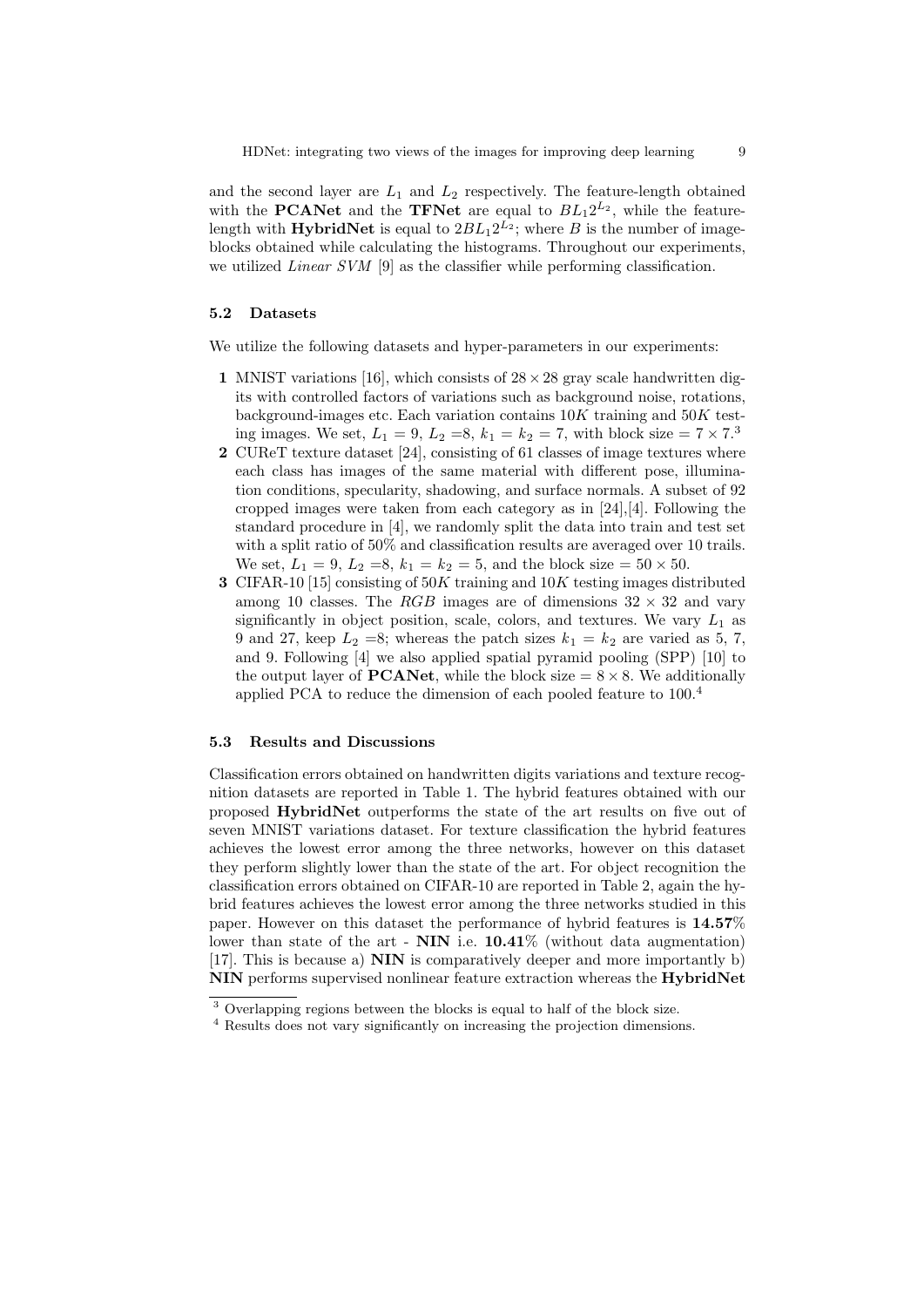Table 1. Classification Error (%) obtained on MNIST variations and CuReT datasets

| Methods baisc rot bg-rnd bg-im bg-im-rot rect cnvx Methods |                        |         |                                     |                   |                                      |                                 |              |                                                      | Error $(\%)$         |
|------------------------------------------------------------|------------------------|---------|-------------------------------------|-------------------|--------------------------------------|---------------------------------|--------------|------------------------------------------------------|----------------------|
| $CAE-2$ [19]<br><b>TIRBM</b> [22]                          |                        | $-4.20$ | 2.48 9.66 10.90 15.50<br>$\sim$ $-$ | <b>Contractor</b> | 45.23<br>35.50                       | $21.54 -$<br>and a straight and |              | Textons [12]<br>BIF [8]                              | 1.50<br>1.40         |
| $PGBM [23]$ - -<br>ScatNet [3]                             |                        |         | 6.08                                | 12.25             | 36.76<br>1.27 7.48 12.30 18.40 50.48 | $8.02 -$<br>15.94 6.50          |              | Histogram [2]<br>ScatNet [3]                         | 1.00<br>0.20         |
| <b>PCANet</b><br>TFNet<br>HybridNet 1.01 6.47 5.46 10.08   | 1.07 6.88<br>1.07 7.15 |         | 6.08<br>6.49                        | -11.16<br>11.44   | 37.28<br>38.26<br>35.15              | 16.87 4.98                      | $12.91$ 3.55 | 13.59 4.15 <b>PCANet</b><br>$\tt TFNet$<br>HybridNet | 0.84<br>0.96<br>0.81 |

(a) MNIST Variations Datasets

(b) CuReT Dataset

Table 2. Classification Error (%) obtained on CIFAR-10 without Data Augmentation

|           |   |        |          |                                       |                | Parameters PCANet TFNet HybridNet | Methods                         | Error $(\%)$   |
|-----------|---|--------|----------|---------------------------------------|----------------|-----------------------------------|---------------------------------|----------------|
|           |   |        |          | $L_1 L_2 k_1 k_2$ Error (%) Error (%) |                | Error $(\%)$                      | Tiled CNN [18]                  | 26.90          |
| 8         | 8 | 5 5    |          | 34.80                                 | 32.57          | 31.39                             | K-means $[6]$ (1600 dim.)       | 22.10          |
| 27 8      |   | 5 5    |          | 26.43                                 | 29.25          | 24.98                             | Conv. Maxout [21]<br>$NIN$ [17] | 11.68<br>10.41 |
| 8<br>27 8 | 8 | 7<br>7 | -7<br>-7 | 39.92<br>30.08                        | 37.19<br>32.57 | 35.24<br>28.53                    | <b>PCANet</b>                   | 26.43          |
| 8         | 8 | 9      | -9       | 43.91                                 | 39.65          | 38.04                             | <b>TFNet</b>                    | 29.25          |
| 27        | 8 | 9      | 9        | 33.94                                 | 34.79          | 31.36                             | HybridNet                       | 24.98          |

(a) Performance of PCANet, TFNet, and

(b) Benchmark comparisons

the HybridNet by varying hyperparamters

performs an unsupervised linear feature extraction. However, the classification errors obtained with HybridNet are still promising and can be enhanced with more layers and non-linear operations. Besides, the above we have also evaluated the performance of **PCANet**, **TFNet** and the **HybridNet** by varying training data size on CIFAR and MNIST variation<sup>5</sup> dataset, shown in Fig. 2. The above experiments validates our claim of improving the classification accuracy

## 6 Conclusion and Future Work

by integrating the information from two views of the data.

In this paper we have first introduced Tensor Factorization Networks which preserves the spatial structure of the data while extracting features from the minutiae view of the data. Since both the amalgamated view and the minutiae view are individually insufficient feature representations, we propose a hybrid parsimonious network called the Hybrid Network. The Hybrid Network simultaneously learns its hybrid convolution filters by integrating the two views

 $5$  Random background, images, and rotation is utilized with block size  $= 4 \times 4$ .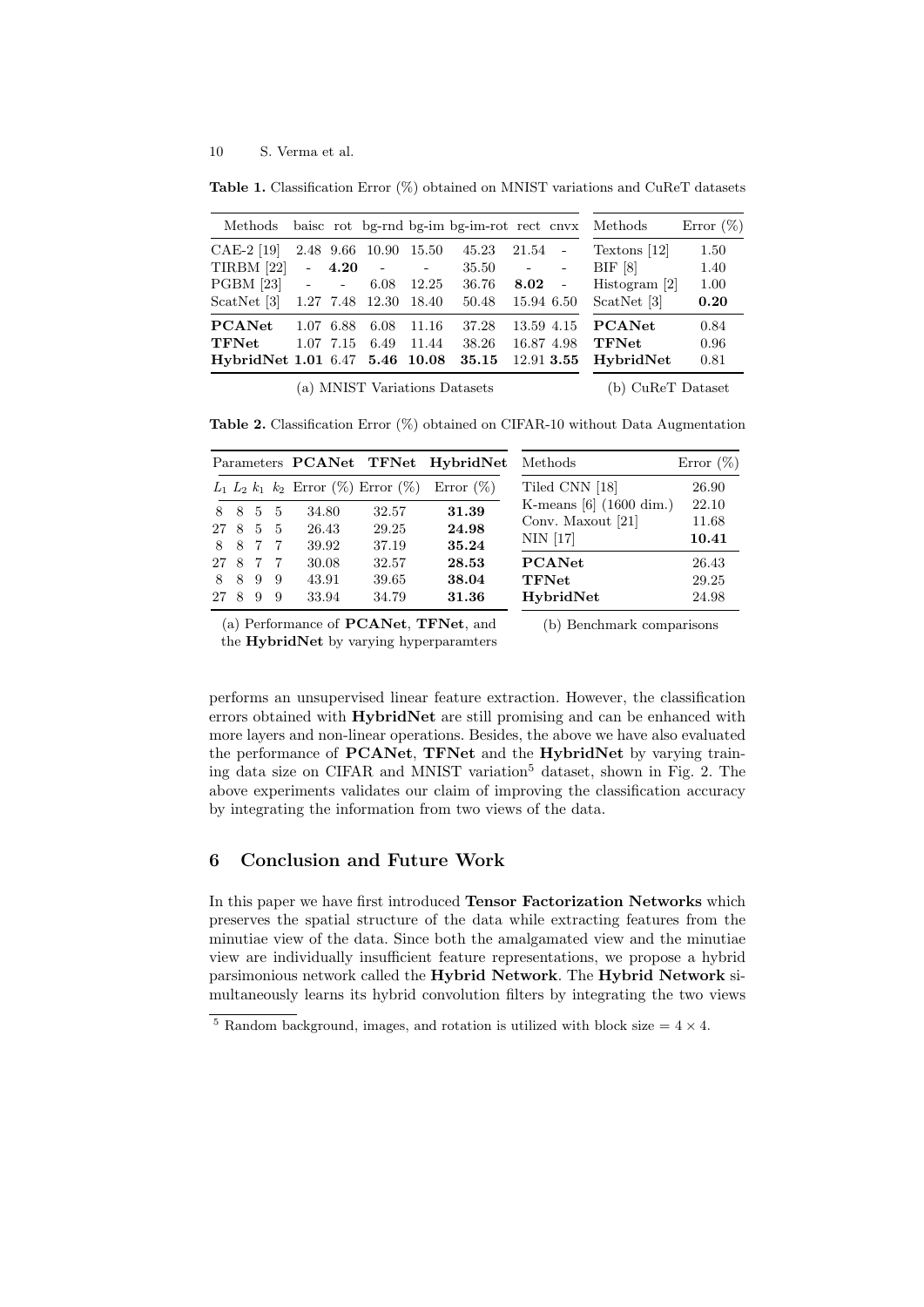

Fig. 2. Performance Comparison by varying size of the training data

of the data. The features obtained through hybrid filters enhances the classification performance on several benchmark datasets. The experiments validates the advantages of obtaining superior feature representation by integrating the two views of the data. In future, we plan to study the effects of unaligned images during the filter learning phase in the Hybrid Network.

## References

- 1. Bengio, Y., Courville, A., Vincent, P.: Representation learning: a review and new perspectives. IEEE Transactions on Pattern Analysis and Machine Intelligence 35(8), 1798–1828 (2013)
- 2. Broadhurst, R.E.: Statistical estimation of histogram variation for texture classification. In: Proc. Intl. Workshop on Texture Analysis and Synthesis. pp. 25–30 (2005)
- 3. Bruna, J., Mallat, S.: Invariant scattering convolution networks. IEEE Transactions on Pattern Analysis and Machine Intelligence 35(8), 1872–1886 (2013)
- 4. Chan, T.H., Jia, K., Gao, S., Lu, J., Zeng, Z., Ma, Y.: Pcanet: a simple deep learning baseline for image classification? IEEE Transactions on Image Processing 24(12), 5017–5032 (2015)
- 5. Cichocki, A., Mandic, D., De Lathauwer, L., Zhou, G., Zhao, Q., Caiafa, C., Phan, H.A.: Tensor decompositions for signal processing applications: from two-way to multiway component analysis. IEEE Signal Processing Magazine 32(2), 145–163 (2015)
- 6. Coates, A., Ng, A., Lee, H.: An analysis of single-layer networks in unsupervised feature learning. In: Proceedings of the Fourteenth International Conference on Artificial Intelligence and Statistics. pp. 215–223 (2011)
- 7. Cong, F., Lin, Q.H., Kuang, L.D., Gong, X.F., Astikainen, P., Ristaniemi, T.: Tensor decomposition of eeg signals: a brief review. Journal of Neuroscience Methods 248, 59–69 (2015)
- 8. Crosier, M., Griffin, L.D.: Using basic image features for texture classification. International Journal of Computer Vision 88(3), 447–460 (2010)
- 9. Fan, R.E., Chang, K.W., Hsieh, C.J., Wang, X.R., Lin, C.J.: Liblinear: a library for large linear classification. Journal of Machine Learning Research 9(Aug), 1871– 1874 (2008)